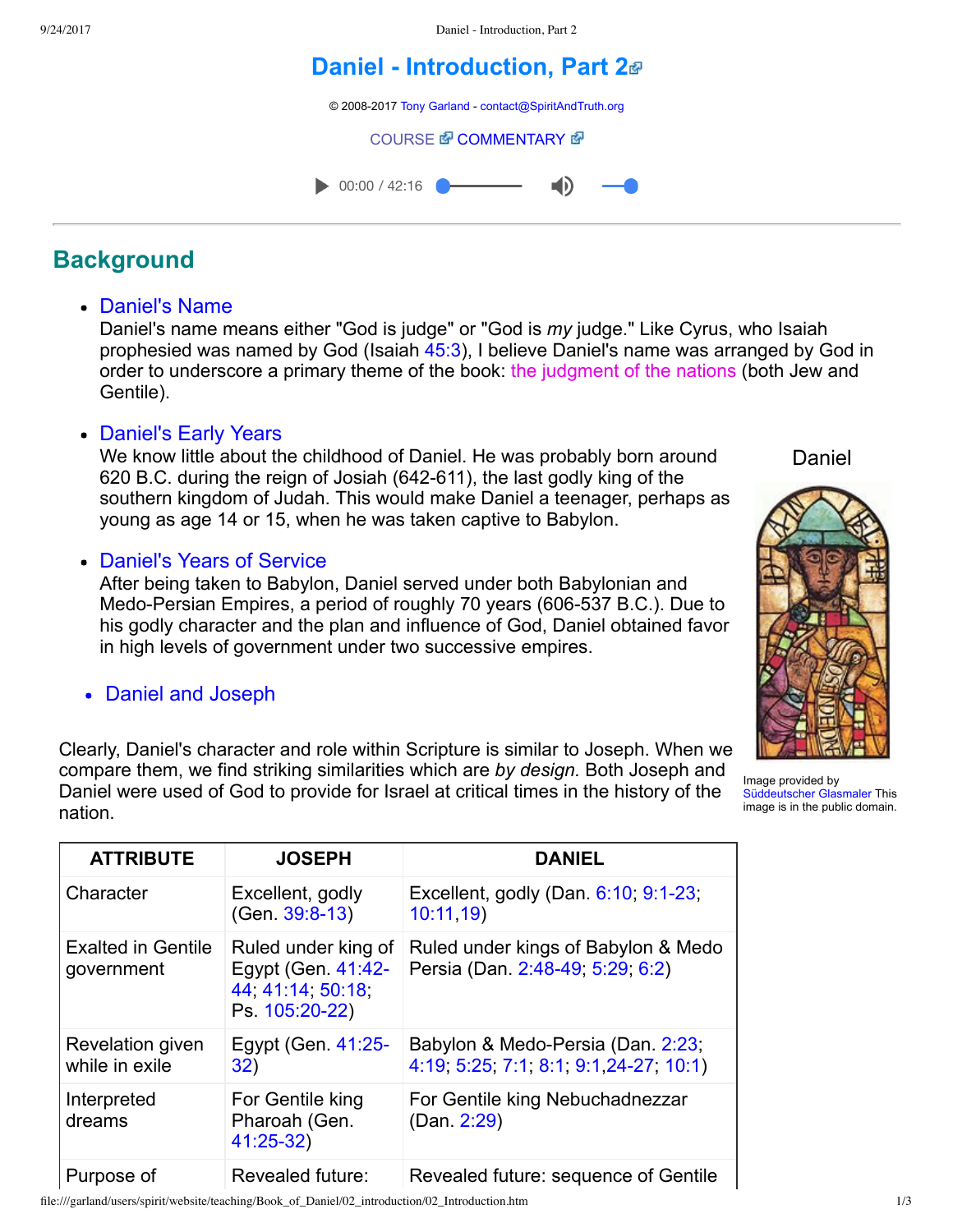9/24/2017 Daniel - Introduction, Part 2

| dreams                                                                       | sequence of plenty<br>then famine (Gen.<br>41:26-30)                                           | empires (Dan. 2:36-45)                                                                                                                             |
|------------------------------------------------------------------------------|------------------------------------------------------------------------------------------------|----------------------------------------------------------------------------------------------------------------------------------------------------|
| Captivity resulted<br>in provision for the<br>Jews (Ps 106:46)<br>Rom. 8:28) | Favor for Jews<br>during famine<br>(Gen. 45:17-18, Ps.<br>$105:17-23$                          | Favor for Jews during Babylonian<br>captivity (Dan. 9:1-19, 10:13.20)                                                                              |
| Supernatural<br>abilities                                                    | <b>Attributed to God</b><br>(Gen. 41:16)                                                       | Attributed to God (Dan. 2:20-23,28,30)                                                                                                             |
| revelation                                                                   | Historical timing of   At the formation of<br>the nation of Israel<br>(Ex. 4:22, Hos.<br>11:1) | At the close of the sovereign reign of<br>the Davidic kingdom (Jer. 22:30,<br>36:30; Eze. 21:13) and the beginning<br>of the Times of the Gentiles |

### **Daniel as Author**

#### Witness of the Book

Although the book begins by identifying Daniel in the third-person, ('he') (e.g., Dan.  $1:6$ ), from chapter 7 onward, Daniel is referred to in the first-person ('I') (Dan. [7:2](file:///garland/users/spirit/website/bibles/nasb/b27c007.htm#Dan._C7V2)[,15,](file:///garland/users/spirit/website/bibles/nasb/b27c007.htm#Dan._C7V15)[28](file:///garland/users/spirit/website/bibles/nasb/b27c007.htm#Dan._C7V28); [8:1](file:///garland/users/spirit/website/bibles/nasb/b27c008.htm#Dan._C8V1)[,15](file:///garland/users/spirit/website/bibles/nasb/b27c008.htm#Dan._C8V15),[27;](file:///garland/users/spirit/website/bibles/nasb/b27c008.htm#Dan._C8V27) [9:2](file:///garland/users/spirit/website/bibles/nasb/b27c009.htm#Dan._C9V2)[,22;](file:///garland/users/spirit/website/bibles/nasb/b27c009.htm#Dan._C9V22) [10:1](file:///garland/users/spirit/website/bibles/nasb/b27c010.htm#Dan._C10V1),[2](file:///garland/users/spirit/website/bibles/nasb/b27c010.htm#Dan._C10V2),[7,](file:///garland/users/spirit/website/bibles/nasb/b27c010.htm#Dan._C10V7)[11](file:///garland/users/spirit/website/bibles/nasb/b27c010.htm#Dan._C10V11)[,12;](file:///garland/users/spirit/website/bibles/nasb/b27c010.htm#Dan._C10V12) [12:5\)](file:///garland/users/spirit/website/bibles/nasb/b27c012.htm#Dan._C12V5). Many scholars believe the shift from first to third-person reflects the different emphasis of the portions of the book shifting from historical narrative to visionary revelation.

#### Witness of Scripture

A strong witness for the authorship of the book of Daniel--which should satisfy the needs of every believer--are the words of Jesus Who attributes the contents of the book to Daniel (Mat. [24:15](file:///garland/users/spirit/website/bibles/nasb/b40c024.htm#Mat._C24V15); Mark [13:14](file:///garland/users/spirit/website/bibles/nasb/b41c013.htm#Mark_C13V14)). Jesus only quoted canonical writings. Besides this attribution by Jesus, Daniel is mentioned by Ezekiel (Eze. [14:14](file:///garland/users/spirit/website/bibles/nasb/b26c014.htm#Eze._C14V14)[,20;](file:///garland/users/spirit/website/bibles/nasb/b26c014.htm#Eze._C14V20) [28:3\)](file:///garland/users/spirit/website/bibles/nasb/b26c028.htm#Eze._C28V3) and almost certainly alluded to by the author of the Book of Hebrews (Heb. 11:33-34).

#### Daniel by Michelangelo



[Image provided by](file:///garland/users/spirit/website/teaching/Book_of_Daniel/02_introduction/Daniel.jpg) [Michelangelo Buonarroti](http://commons.wikimedia.org/wiki/File:%D0%94%D0%B0%D0%BD%D0%B8%D0%B8%D0%BB.jpg) (1475-1564). "The Prophet Daniel" in the Sistine Chapel. This image is in the public domain.

#### Unity of the Book

Those who deny Daniel as author usually do so by proposing that different sections of the book were written by a number of different authors, but the unity of the book is evidence against this. Since Daniel refers to himself in the first-person in the latter portions of the book, the unity of the book implies he wrote all of it.

#### • Early Interpretation

If the book of Daniel were a pseudonymous work, then it is difficult to explain how became part of the Hebrew canon when other pseudonymous works were uniformly rejected. The earliest expositors of the book (e.g., Irenaeus, Hippolytus), accept the book as real history with no notion of any fraudulent origin.